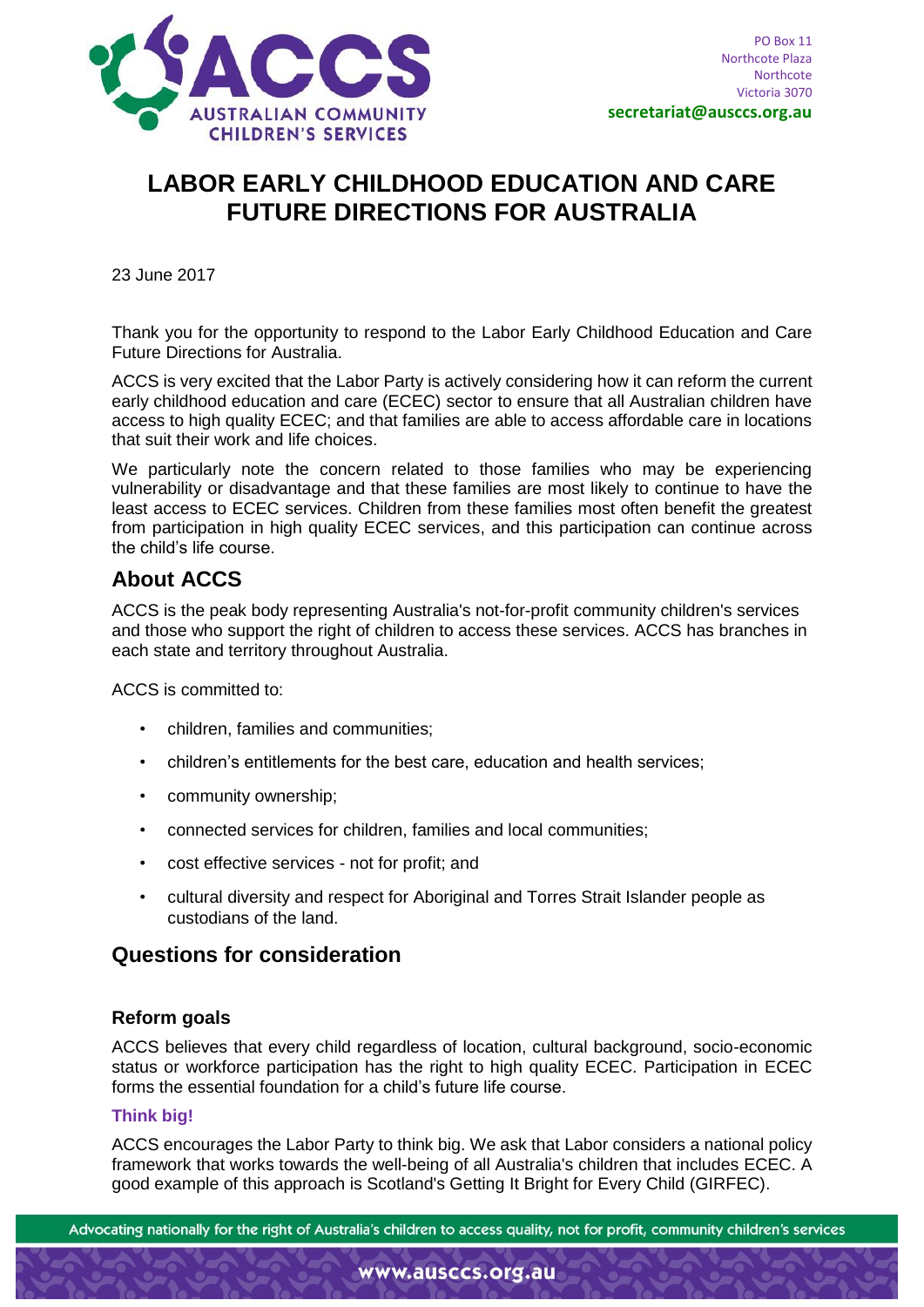

GIRFEC is the national approach in Scotland to improving outcomes and supporting the wellbeing of our children and young people by offering the right help at the right time from the right people. It supports them and their parent(s) to work in partnership with the services that can help them.

It puts the rights and wellbeing of children and young people at the heart of the services that support them – such as **early years services**, schools, and the NHS – to ensure that everyone works together to improve outcomes for a child or young person. (Source: [http://www.gov.scot/Topics/People/Young-People/gettingitright/what-is-girfec/children-and](http://www.gov.scot/Topics/People/Young-People/gettingitright/what-is-girfec/children-and-young-people)[young-people,](http://www.gov.scot/Topics/People/Young-People/gettingitright/what-is-girfec/children-and-young-people) accessed 22 June 2017, ACCS emphasis in text)

It is critical that ECEC services are not just a conduit for parents' workforce participation. While this is certainly an important outcome for Australia's future economic prosperity; ECEC services should be about what is best for children. ECEC services will always enable workforce participation. Often policy does not consider what is in the best needs and interests of all Australia's children to participate in high quality ECEC services.

## **Putting children's development first**

#### **Two days and two years**

All children are entitled to participate in ECEC services. Research shows that all children benefit from participating in good quality ECEC services. International best practice shows that child and family outcomes improve for children experiencing vulnerability or who are at risk with regular participation in good quality ECEC programs, with greater benefits generally arising from larger 'doses' of participation<sup>1</sup>. Research suggests that two full days per week is a minimum. Recent Australian research clearly demonstrates that children who are experiencing disadvantage benefit the most and that ECEC participation should be for at least two years duration to have a positive impact on life courses of these children<sup>2</sup>.

#### **First 1000 days**

-

We would encourage the Labor Party to look at the first 1000 days approach that considers a coordinated, comprehensive approach to supporting families with children from conception to when the child is two years of age. This approach enables political parties to consider how their ECEC policies provide the best foundation for a child's future health and well-being.

There is an increasing body of evidence that shows the importance of 'getting it right' for children and families in the first 1000 days of a child's life from conception to 2 years of age. Prof Kerry Arabena notes that "when a baby's development falls behind the norm during the first years of life, it is then much more likely to fall behind even further in subsequent years than to catch up with those who have had a better start in life<sup>"3</sup>. She further comments that "we need to change the early childhood agenda from one of school preparation to one that addresses developmental delays early, so children are better prepared for school"<sup>4</sup> .

A first 1000 days approach lends itself to considering the development of multidisciplinary child and family services that can support families and children in a variety of different ways as their needs change. For example, there should be explicit links or even co-location of

<sup>1</sup> Wise et al (2005)*The Efficacy of Early Childhood Interventions*, AIFS Melbourne

Mathers et al (2014) *Sound Foundations, A Review of the Research Evidence on Quality of Early Childhood Education and Care for Children Under Three* University of Oxford UK

<sup>2</sup> Fox, S and Geddes, M. (2016*). Preschool – Two Years are Better Than One: Developing a Preschool Program for Australian 3 Year Olds – Evidence, Policy and Implementation*, Mitchell Institute Policy Paper No. 03/2016. Mitchell Institute, Melbourne. Available from: [www.mitchellinstitute.org.au](http://www.mitchellinstitute.org.au/)

<sup>3</sup> Prof Kerry Arabena (2015), *The Australian Model of The First 1000 Days program: Building health and wellbeing outcomes for our families and communities*, p. 20.

<sup>4</sup> Prof Kerry Arabena (2014), *The First 1000 Days: catalysing equity outcomes for Aboriginal and Torres Strait Islander children*, Medical Journal of Australia 2014; 200(8) 442.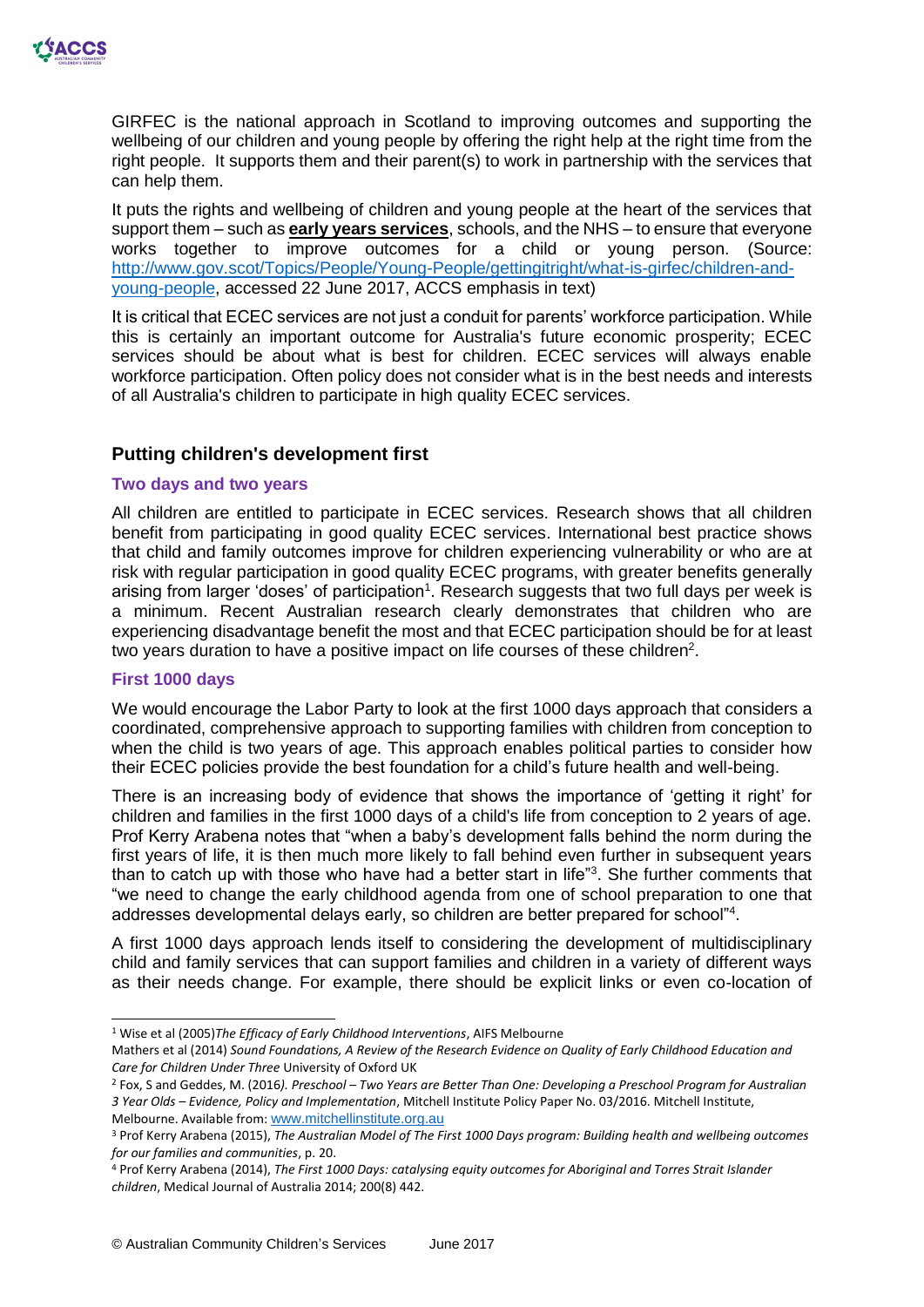

maternal and child health services and ECEC services. This would enable wraparound care where families only have to tell their story once.

#### **ECEC – soft, safe entry points to support families**

ECEC services are soft, safe entry points of families. They are a logical starting point for early intervention and prevention for those families that may be experiencing vulnerability or be at risk. ECEC services should be linked into existing and future relevant National frameworks including the National Framework for Protecting Australia's Children, and the Family and Domestic Violence Strategy.

#### **More accessible early childhood education and care**

It is critical that the Australian ECEC market place enables the sustainability of not for profit ECEC services; and ACCS knowledges that the sector operates in a mixed market place. It is important that families continue to have a choice between service providers and types.

Recently, some local governments have been using their development control plans (DCP) as a way to influence the development of ECEC services. Some local councils have specified:

- a ratio of ECEC places to total resident numbers in a suburb
- a proportion of places to be provided to children aged from birth to less than two years and
- prioritised local residents over those families who may live in a different local government area (LGA)

Local government should be an active partner and facilitator in the development of ECEC services. They do not need to be the provider. But they should be actively working in partnership with those parties interested in providing ECEC services to encourage the development of services that fit local needs. This could be done through understanding the existing ECEC market place in an LGA and considering the growth of future child populations who may access these ECEC services.

## **More affordable early childhood education care**

#### **Needs-based child care subsidies**

Providing places to children aged from birth to less than two years costs more than older children's places due to the staff to child ratios. The Labor Party should consider aged-based family subsidies. Families that access places for children aged from birth to less than two years could receive a high level of government subsidy to help them afford to access ECEC services. To try and manage price gouging where services may inflate their fees beyond reasonable cost for places for children aged from birth to less than two years it may be worth considering returning to a needs-based funding model where government subsidies are based on child population.

The pharmaceutical industry applies the needs-based planning model for new pharmacy is opening up. There is a limit on the number of pharmacies in the area.

#### **Other considerations to support affordability**

It would be worthwhile considering some analysis around the very large ECEC providers. For some, their model of operation is predicated on property development with provision of ECEC services a by-product of owning properties. It is also important to consider whether Australian Government subsidies should be going to organisations that are largely or wholly owned by overseas entities.

Another area of interest that could impact on affordability would be an analysis of the tax deductions that may be available to for-profit providers and the tax concessions that may be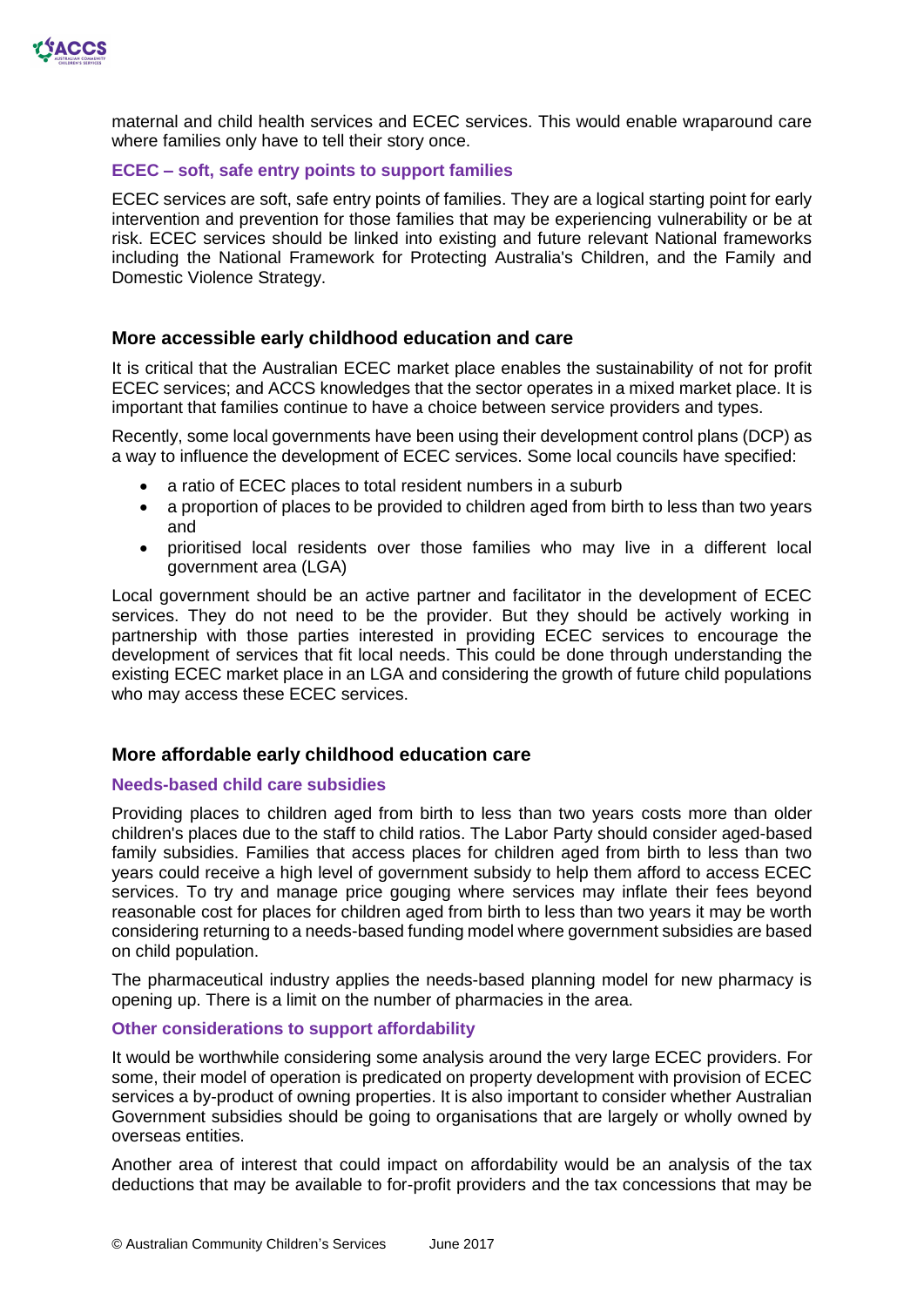

available to not-for-profit providers. Are these deductions or concessions equitable across different types of ECEC governance?

#### **Sector structure and reform**

#### **Growth of not-for-profit ECEC services**

It is vital to have a healthy ECEC sector; this includes allowing parents to have a real choice between different types of service governance. Currently around 70% of the ECEC sector is owned privately or by publicly listed companies. The not-for-profit sector has been in slow decline.

Current governance models make it exceedingly difficult or impossible for not-for-profit ECEC service providers to borrow money through existing financial institutions. These difficulties include:

- having management committees incorporated under relevant associations acts that specifically limit individual liability. This means that if a provider defaulted on a loan the financial institution is not able to sue any individual to recoup its loss. Collectively the management committee has limited liability, and this collective liability is most often limited to a very small amount and
- not having a physical asset to offset any borrowings. Some not-for-profit ECEC services operate from buildings owned by local or state/territory governments with service providers paying nil or peppercorn rents

Anecdotally, not-for-profit ECEC services traditionally enrol proportionally larger numbers of children from culturally and linguistically diverse backgrounds, Aboriginal and Torres Strait Islander backgrounds, with additional needs, or may be experiencing vulnerability or be at risk. Aside from setting quality benchmarks and actively supporting a diverse range of children and families, it is vital that families have a real choice of the type of education and care services they use. It is critical that not-for-profit ECEC services continue to thrive, however they must also be enabled to grow.

Previous Australian Governments have successfully implemented capital grants programs directly targeted to not-for-profit ECEC service providers for service delivery in areas experiencing undersupply. These capital grants programs were often tripartite arrangements between Australian, state/territory and local governments, with local governments supplying suitable land at little or no cost to facilitate service provision. Areas of undersupply were determined through state/territory planning committees comprising government representatives and expert industry stakeholders who analysed current and future population data and existing children's services supply and demand data to identify areas of undersupply.

ACCS ask that the Labor Party consider making available capital grants or no/low interest loans for not-for-profit services in targeted locations (including rural and remote areas and areas with high unmet demand), to build, extend or remodel children's services to meet local needs.

#### **Incentivising local government**

In some areas, for example the eastern suburbs of both Sydney and Adelaide, private land/house sales make purchase cost prohibitive. How could local government be incentivised to provide land to allow for new or expansion of existing services?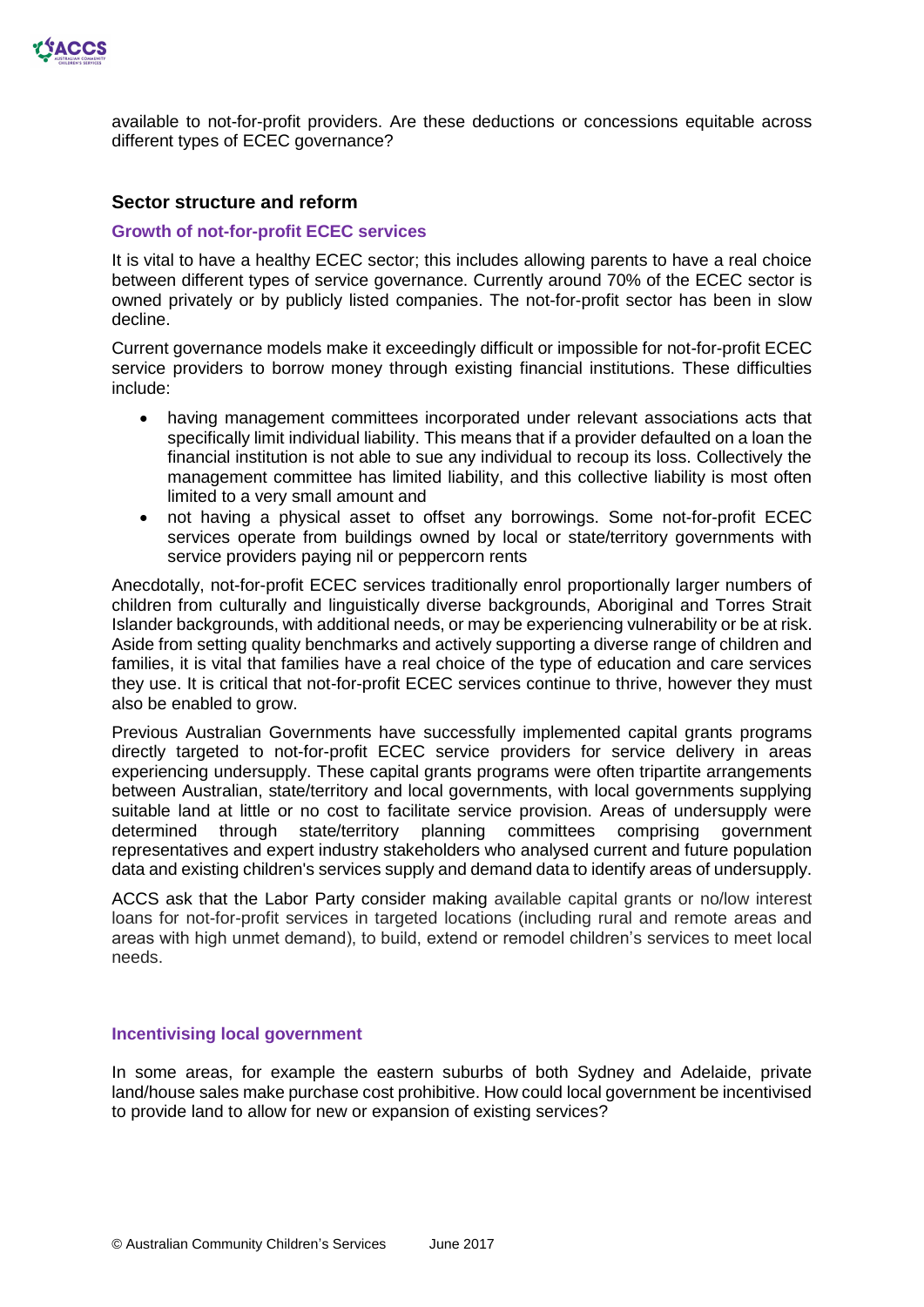

#### **Future ECEC services provide wrap round services**

Future ECEC services should be considered as part of wraparound service provision. They should be integrated with a range of other services that suit the needs of the local community and the families that live there.

#### **A way to attempt to manage unreasonable profits**

A system to attempt to manage unreasonable profits would be to review the proportion of face-to-face staffing costs as overall expenditure. When the proportion of expenditure on staffing costs falls below a certain level this directly impacts on quality and service sustainability. A watching brief on quality and finances could be implemented by the government If this proportion fell below a pre-determined level. It could be expected that for services providing good or high quality ECEC:

- a not-for-profit provider would have staffing costs of around 80-85% of total expenditure (this assumes low or no rent)
- a small private operator with one or a few ECEC services would have staffing costs of around 70-75% of total expenditure and
- a large private operator would have around staffing costs of around 65-70% total expenditure

The failed national provider ABC Early Learning, in its heyday, had staffing costs of around 55% of total expenditure and was aiming to reduce this to 50% of total expenditure.

#### **Purchasing child places**

Currently the Victorian Government purchases ECEC places for children who are known to protective services. Places are purchased in services that have a minimum standard of Meeting National Quality Standard.

#### **Supporting the early education workforce**

The ECEC workforce is highly gendered, comprising mostly females with vocational qualifications.

#### **Assisting the ECEC workforce upskill qualifications**

ACCS believes that ECEC qualifications should be provided free through TAFE and tertiary institutions. Specialist qualifications give Early Childhood Educators the skills and knowledge base they need to work with children and families positively and effectively<sup>5</sup>.

The Australian Government has recognised the importance of Early Childhood Educators with relevant qualifications in its *Early Years Workforce Strategy 2013-*2016 that sets ambitious workforce upskilling targets that support the National Quality Framework (NQF). To continue working towards meeting the NQF workforce targets to 2020 more Early Childhood Diploma and Degree qualified Educators are required.

Significant investment is required to attract, train and retain a highly qualified, knowledgeable ECEC workforce<sup>6</sup>.

*"Expanding access to services without attention to quality will not deliver good outcomes for children or the long-term productivity benefits for society. Furthermore,* 

 $\overline{a}$ 

<sup>5</sup> Centre for Community Child Health, (2006*), Policy Brief No 2, Quality in Children's Services*

<sup>6</sup> Centre for Community Child Health (July 2013), *Policy Brief No 25, Assessing the quality of ECEC*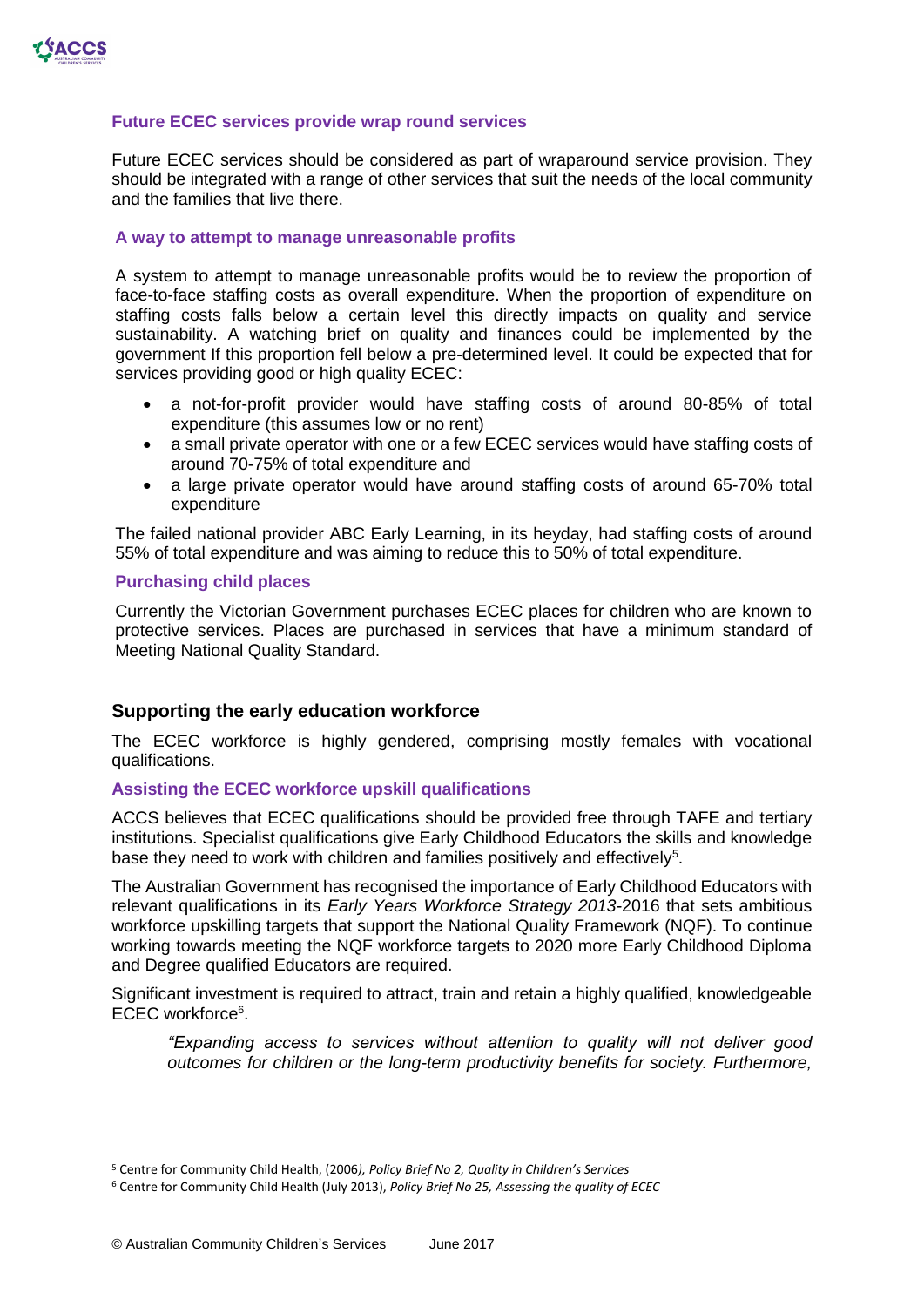

*research has shown that if quality is low, it can have long-lasting detrimental effects on child development, instead of bringing positive effects" (OECD 2012, p. 9)*<sup>7</sup>

University of Melbourne research (2013) shows that children who attended ECEC programs led by Early Childhood Educators with specialist qualifications "are up to 40% ahead of their peers in NAPLAN testing by Year 3"8.

#### **Vocational and tertiary qualifications are robust and appropriate**

It is important that any vocational and tertiary courses have appropriate content and robust assessment associated with them. Ongoing monitoring and assessment of existing registered training organisations is an important way to ensure that graduates are able to participate in the ECEC workforce with appropriate skills, knowledge and understanding of early and middle childhood to be effective workforce participants in the sector.

#### **Ongoing professional development**

The ECEC workforce needs access to ongoing supported professional development. The low wages in the sector means that it is sometime challenging for staff to fund their own professional development particularly if it is delivered at full cost. The Government's most recent funded professional development significantly improved ECEC workforce access to training that directly impacted on enhanced quality outcomes for children.

## **Implementation of the Government's child care changes**

#### **Evaluating the Jobs for Families Package**

ACCS is concerned about how the Government will measure and track the successes or otherwise of the Jobs for Families Package. We understand that the IT system which is currently under construction will include minimal data including child attendance by hour, parent work activity test and Child Care Subsidy level. A major impetus for changing the child care subsidy system was to actively increase women's workforce participation for those with young children.

It is unclear how this will be measured and by whom.

#### **ECEC service viability**

ACCS is concerned that some of the changes including the work activity test may impact on service viability. Some of our service members are located in the areas where many families experience vulnerability or disadvantage; this includes not being in the paid workforce. These families are currently eligible for 24 hours a week of subsidised ECEC; in the future these families will only be eligible for 12 hours a week subsidised ECEC. Services in these circumstances are concerned about their financial sustainability. Given their locations they are unable to attract greater proportions of families that may be in the paid workforce and so be eligible for increased hours of subsidised ECEC.

We have asked the Government to collect and monitor information about service sustainability particularly those services that may be located in disadvantaged areas.

#### **What happens beyond 2020?**

-

The current National Partnership Agreement related to the national quality agenda ceases in 2020. We recognise that the Labor Party is actively looking at policy and practice beyond this

<sup>7</sup> OECD (2012) *Starting Strong III – A Quality Toolbox for Early Childhood Education and Care* 

<http://www.oecd.org/edu/school/startingstrongiii-aqualitytoolboxforearlychildhoodeducationandcare.htm> <sup>8</sup> Warren, D & Haisken-DeNew, JP, (2013), *Early bird catches the worm: The Causal impact of preschool participation and teacher qualifications on Year 3 NAPLAN cognitive tests*, Melbourne Institute of Applied Economic and Social Research, University of Melbourne, p. 34, in *State of Early Learning in Australia Report 2016*, (2016), Early Learning, Everyone Benefits campaign, p. 12.